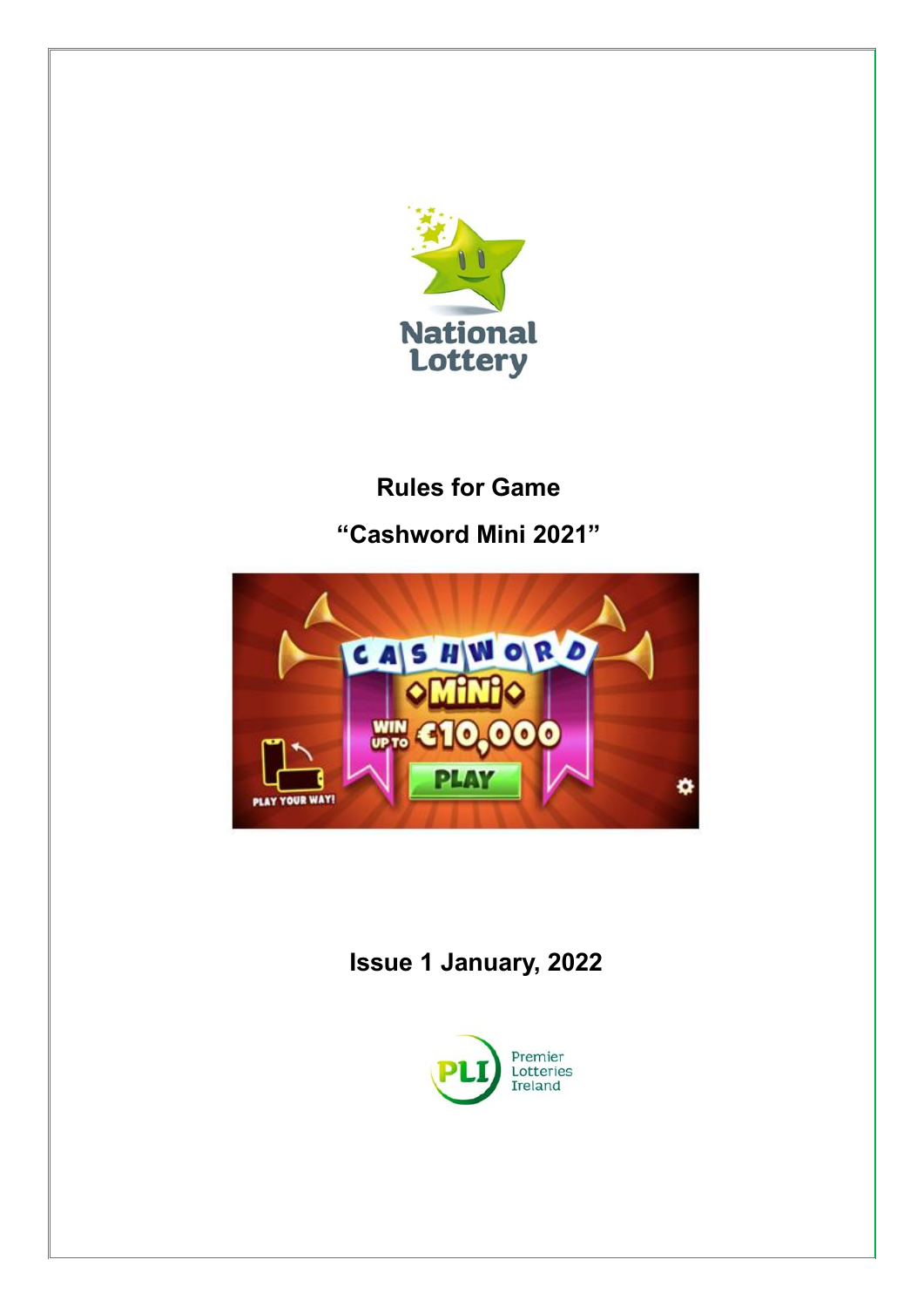**This page is deliberately blank.**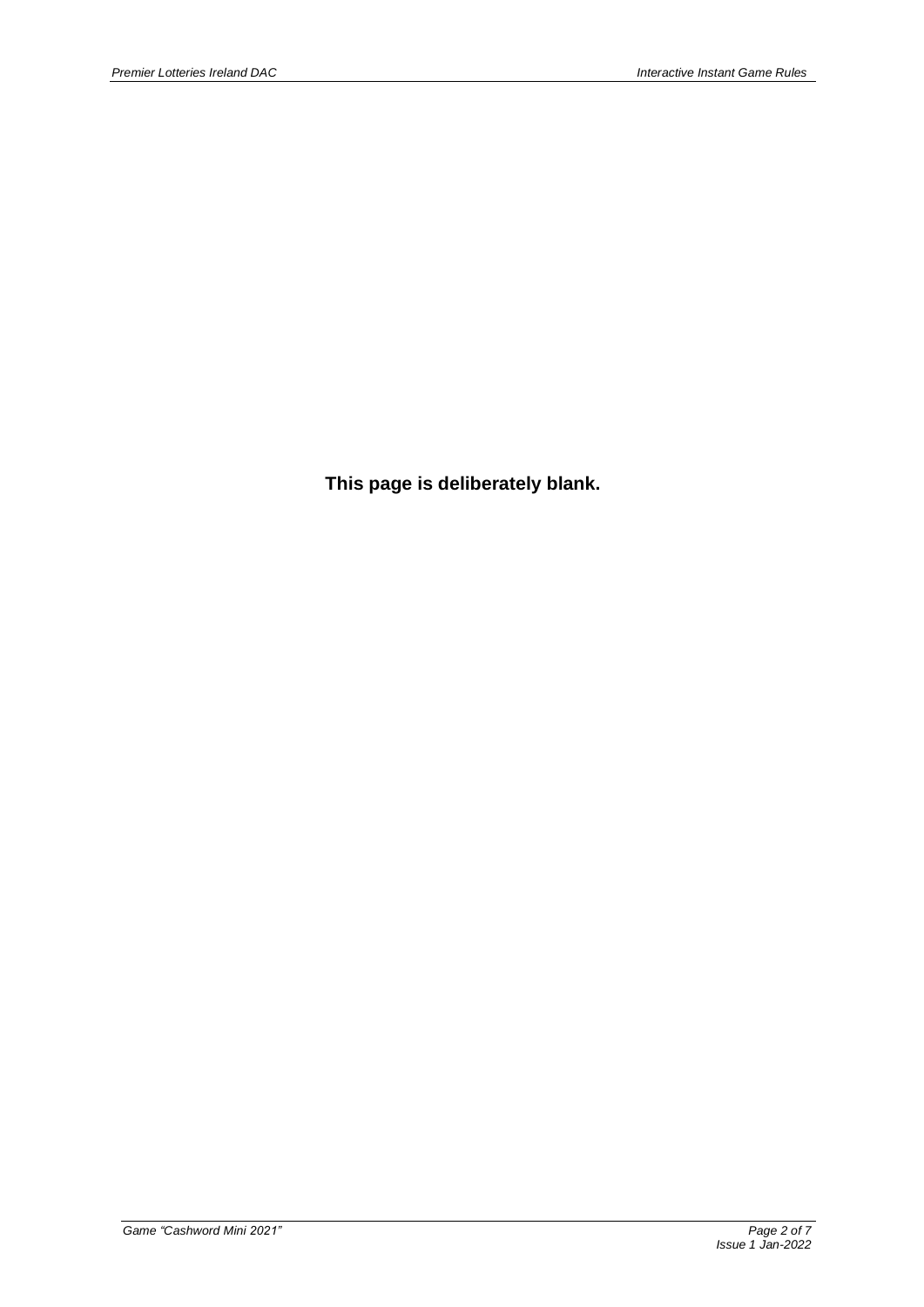## **Issue 1 January, 2022**

#### **The National Lottery**

#### **Rules for Game "Cashword Mini"**

The following sets forth the rules for a National Lottery interactive Game (hereinafter known as "Cashword Mini") which will be operated by Premier Lotteries Ireland Designated Activity Company ("the Company") as part of The National Lottery.

The Game will commence on a date to be announced, and will continue until the Company publicly announces a termination date.

These rules have been approved by the Regulator in accordance with Section 45 of the National Lottery Act 2013.

#### **GENERAL**

- 1. These rules are governed by The National Lottery Act 2013, and incorporate the General Rules for National Lottery Games, PLI's Terms and Conditions and the Data Privacy Statement. Copies of The National Lottery Act 2013, the General Rules for National Lottery Games, PLI's Terms and Conditions, the Data Privacy Statement and these Game Rules are available to view or download via the National Lottery website with the following URL: [www.lottery.ie](http://www.lotto.ie/) or by writing to Premier Lotteries Ireland, Abbey Street Lower, Dublin 1.
- 2. We recommend that prospective players read and understand PLI's Terms and Conditions and the relevant Game Rules before playing any Games. The Terms and Conditions, General Rules for National Lottery Games and Data Privacy Statement are hereby incorporated into and form part of these Game Rules.
- 3. The Company reserves the right to vary these Game Rules subject to the consent of the Regulator.
- 4. The official address to which correspondence must be sent is:

#### **The National Lottery,**

**Abbey Street Lower,**

#### **Dublin 1**

- 5. A code of practice governing relations between participants in National Lottery games and the National Lottery is available to download from the National Lottery's website www.lottery.ie.
- 6. Where the context so requires, in these Game Rules, the neuter gender shall include the feminine or masculine gender and vice versa, the feminine gender shall include the masculine gender and vice-versa and the singular shall include the plural and vice-versa.

#### **DEFINITIONS**

The following words and terms will have the following meanings unless the context clearly indicates otherwise:

- 1. **Act** means The National Lottery Act 2013.
- 2. **Company** or **We** or **Us** or **PLI** means Premier Lotteries Ireland Designated Activity Company.
- 3. **Customer Support** means the Company's customer services helpline. Links to Customer Support are available at the foot of each page of the Website and through the 'Frequently Asked Questions' section of the Website.
- 4. **Game** means this National Lottery interactive Game which can be played by Players via the Website and Mobile App, in which the determination of whether or not a Player has won a Prize (and the level of any such Prize) is randomly determined by the Interactive System at the point of purchase of the Play.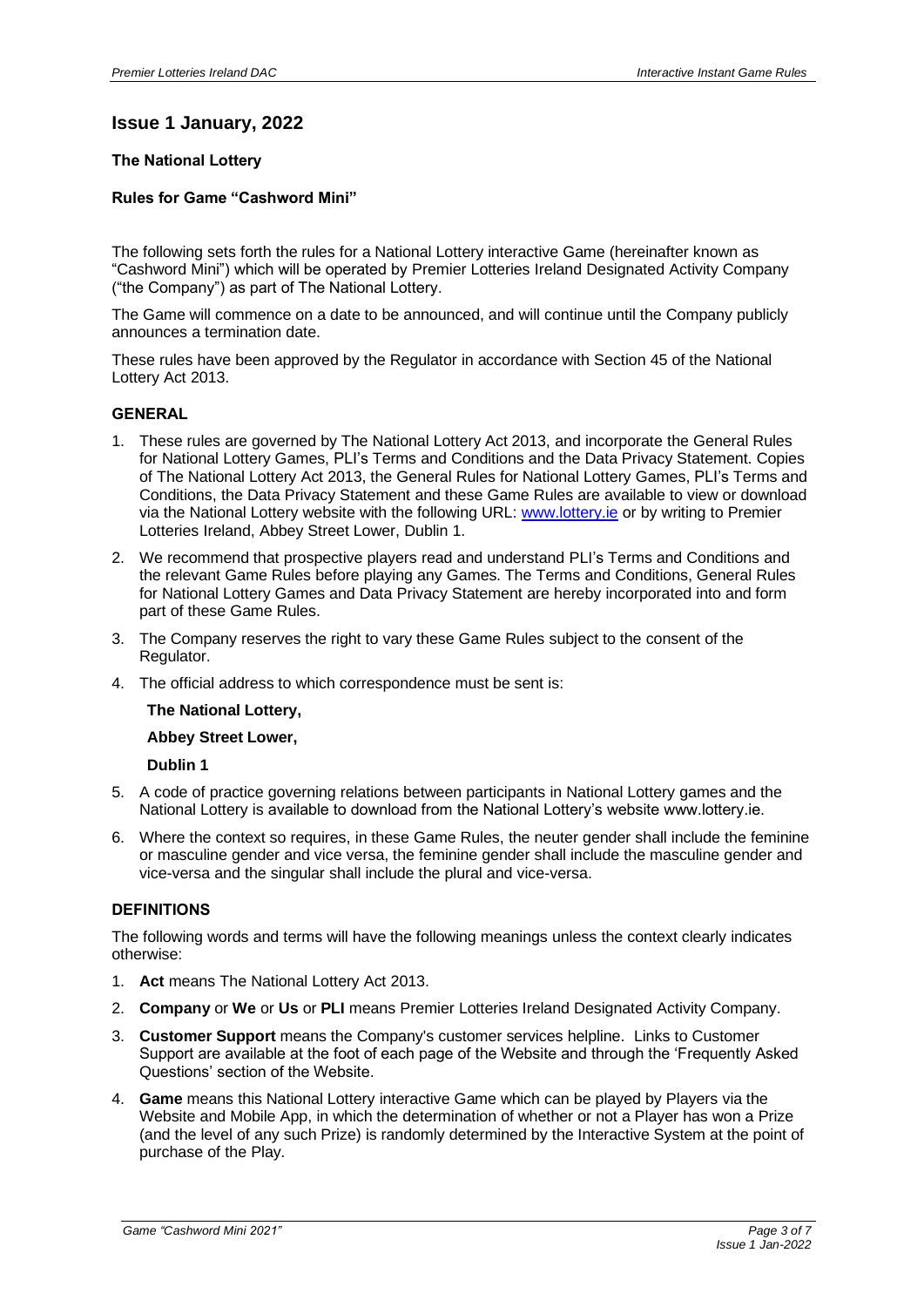- 5. **Game Details Screen** means the screen on the Website and/or Mobile App setting out information relating to a Game.
- 6. **Game Play Window** means the screen on the Website and/or Mobile App via which a Player plays a Game.
- 7. **Game Rules** mean any rules or conditions (including, without limit, the relevant name for a National Lottery interactive Game, how a Prize is won, Prize Structure and Play Method) issued by the Company in addition to the PLI Terms and Conditions (hereby incorporated by reference) which apply only to a particular Game.
- 8. **High Tier Prize** means a Prize exceeding €9,999, paid by cheque, stamped "Account Payee Only", and which must be redeemed at National Lottery HQ upon receipt of a completed Prize Claim Form and proof of identity and age (i.e. copy of valid passport or driving licence).
- 9. **Interactive System** means the system (accessible via the Website and/or Mobile App) established and operated by PLI for the purpose of registering Players, administering Player Accounts, facilitating Plays, holding Games related information and paying Prizes.
- 10. **Low Tier Prize** means a Prize within the range of €1 €99, which will be paid directly to a Player's Wallet.
- 11. **Mid-Tier (Level 1) Prize** means a Prize within the range of €100 to €500. Mid-Tier (Level 1) Prizes will be paid by cheque, stamped "Account Payee Only", and posted to the address specified in Your Player Account.
- 12. **Mid-Tier (Level 2) Prize** means a Prize within the range of €501 €9,999. Winners will be contacted by PLI and asked to complete a Claim Form and log into their Player account to upload their ID (passport/drivers licence) if not already ID verified. Upon receipt of a completed Claim Form and proof of identity and age the Mid-Tier (Level 2) Prize will be paid by cheque, stamped "Account Payee Only", and posted to the address specified in Your Player Account.
- 13. **Mobile App** or **National Lottery App** means the National Lottery software application which enables a Player to access the Website to play National Lottery Interactive Games via supported mobile devices. A list of supported devices is available on www.lottery.ie.
- 14. **Password** means the alphanumeric identifier used by a Player to identify him/herself when accessing and using certain areas of the Interactive System.
- 15. **Play** means, in relation to any Game, any interaction by a Player with that Game, which may yield a Prize, which must be purchased in advance of playing a Game and as described in the 'Game Play Mechanism' of these Game Rules.
- 16. **Player** or **You** or **Your** means a person who is registered to play Games via the Website and/or Mobile App and, for the avoidance of doubt, has satisfied the various Player criteria as set out in the Terms and Conditions.
- 17. **Player Account** means a Player's on-line account held on the Interactive System which contains a Player's personal information and all other details necessary to play a Game.
- 18. **Player History Screen** means the screen displaying a Player's financial transaction history accessed via the "My Wallet" link in the "My Account" section of the Website or the "My Games" link in the "My Account" section of the Mobile App and the Player's interactive Game history accessed through the "My Games" link in the "My Account" section of the Website or the "My Games" link in the "My Account" section of the Mobile App.
- 19. **Play Method** means the method of interactive participation in a Game via the Website and/or Mobile App by a Player as specified under 'Game Play Mechanism' of these Game Rules.
- 20. **Play Number** means the number accessible on the relevant page of the Website which is unique to and which identifies a particular Play and which is recorded on the Interactive System.
- 21. **Prize** means a prize won by a Player from a Play in a Game, which has been validated on the Interactive System and is in accordance with these Game Rules and the Terms and Conditions.
- 22. **Prize Structure** means the number, value and odds of winning Prizes for a Game and the Prize Tiers within a Game as determined by the Company and as specified in the Game Rules.
- 23. **Prize Tier(s)** means the Prizes available in the Game as set out in the 'Determination of Prizes'.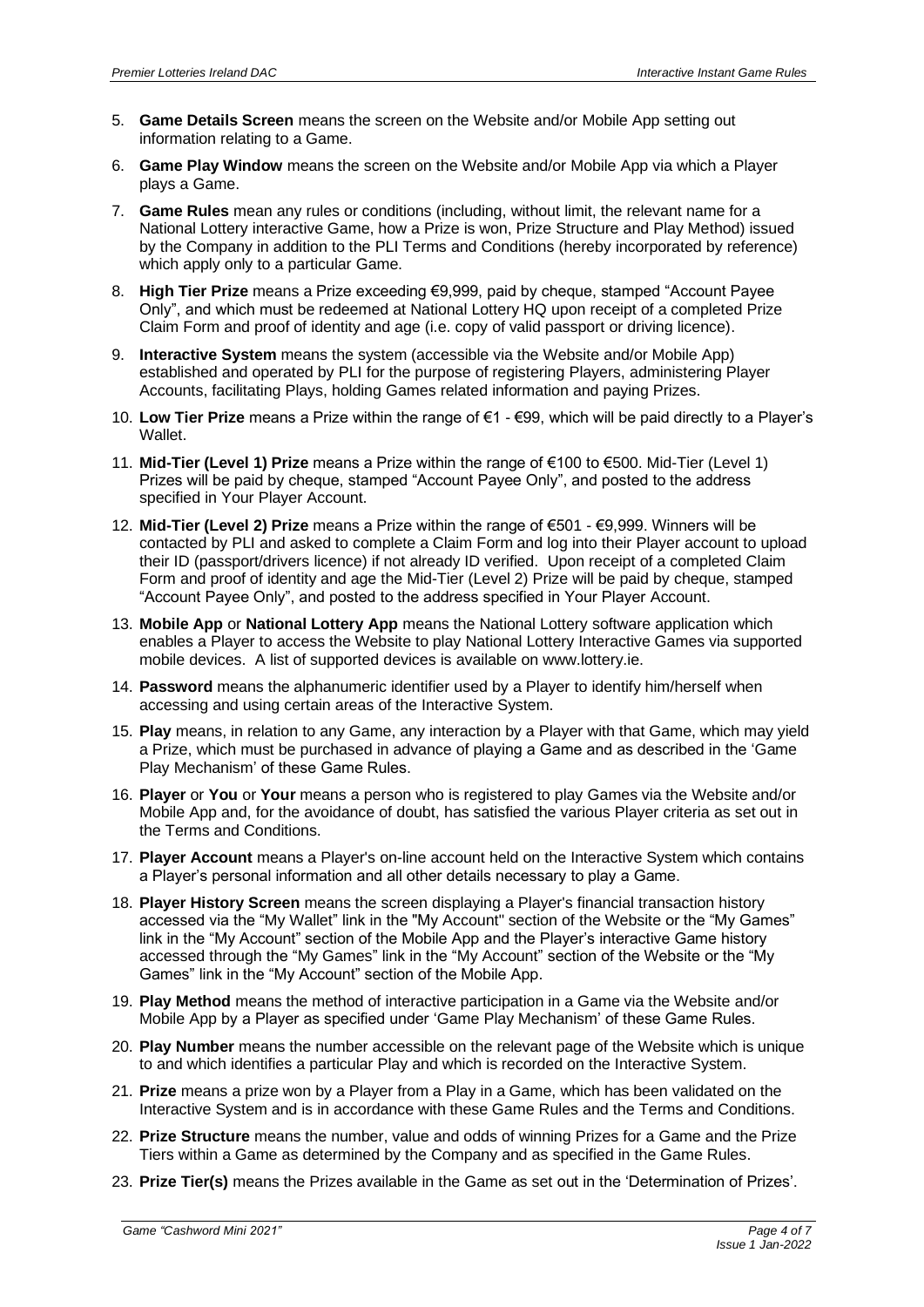- 24. **Regulator** means the person appointed as Regulator of the National Lottery under Section 7 of the Act or the Minister acting under Section 8 of the Act.
- 25. **Terms and Conditions** means the terms, conditions and rules which regulate the manner in which a Player may open, maintain and close a Player Account.
- 26. **Try for Free Game** means a Game which is available to registered Players free of charge and for which there are notional prizes only.
- 27. **Unutilised Funds** means any funds credited to a Player's Account (including Prizes) that are not allocated to a Play by the relevant Player.
- 28. **User ID** means the 6-30 character identifier used by a Player to identify himself when accessing and using certain areas of the Interactive System.
- 29. **Valid Game Play** means participation by the Player (via the Website and/or Mobile App) in this Game in accordance with these Game Rules.
- 30. **Valid Game Play Owner** means the person who is recognised by the Company as the owner of the Valid Game Play. The Company will recognise the person who has completed the on-line registration process through the Website and who enters the Game in accordance with the Game Rules for this Game as the Valid Game Play Owner.
- 31. **Wallet** means an on-line account created by the Player and credited with funds from a registered payment card in order to play Games, which may hold Prize money and is accessible via the Website and/or Mobile App.
- 32. **Website** means the PLI interactive Game website, which is accessible through URL www.lottery.ie.

## **GOVERNING LAW AND RULES**

In playing National Lottery interactive Games the Player agrees to abide by the Laws of Ireland, the Act, the General Rules for National Lottery Games, PLI's Terms and Conditions, the Data Privacy Statement and these Game Rules.

## **COST OF PLAY**

The price of a "Cashword Mini" play will be €2.

## **PURCHASE AND PRIZE RESTRICTIONS**

- 1. No Game shall be played by, and no Prize shall be paid to, any officer or employee of the Company or any contractor or sub-contractor involved in the development, support and/or maintenance of the Interactive System or Website and/or Mobile App, or any person prohibited by the Act from purchasing, owning, or claiming a Prize or any other person prohibited by the Terms and Conditions from purchasing, owning, or claiming a Prize.
- 2. Persons under 18 years of age are prohibited from playing the Game.
- 3. The Company will not be responsible for lost or stolen devices used to play Games.
- 4. The Company will not be responsible for Plays made in error.

#### **PROSECUTION**

Any person who purchases, owns, or claims a Play and/or Prize and is not entitled to do so, is liable to criminal prosecution.

## **GAME PLAY MECHANISM**

- 1. The Interactive System must be available for play.
- 2. A registered Player may play a "Try for Free" game for notional prizes by selecting the "Try" link in the Game Play Window.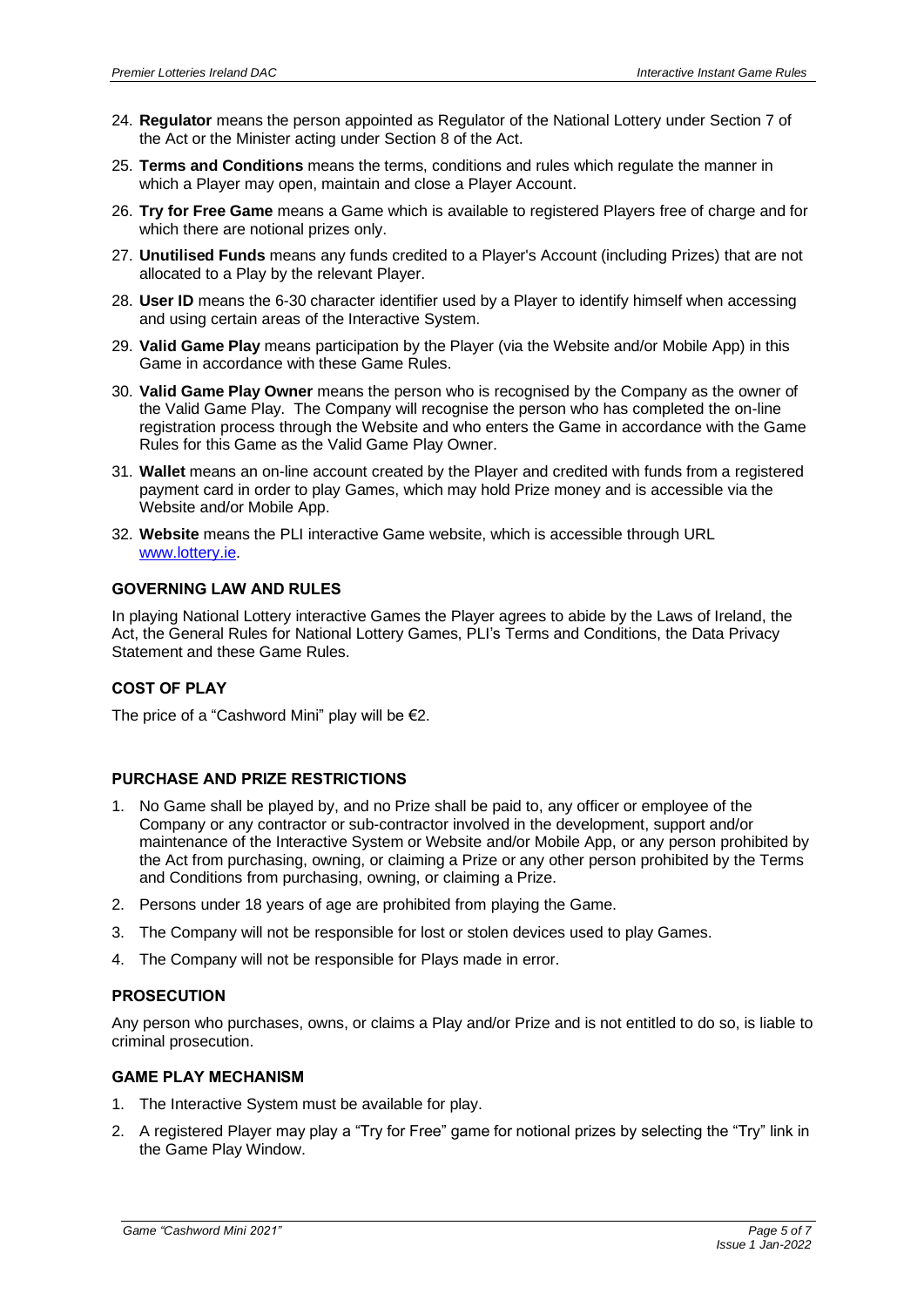- 3. In order to play a National Lottery interactive Game, a Player must first register on-line from a link on [www.lottery.ie](http://www.lotto.ie/) in accordance with the PLI Terms and Conditions.
- 4. The Player must have a valid Player Account.
- 5. Players must be 18 years of age or older to Play the Game and Prizes will not be paid to persons under 18 years.
- 6. The Player is required to log in to the Interactive System by entering a User ID and Password (created during the Player's original on-line registration process) to gain access to this Game.
- 7. When the Player has logged in to the Interactive System a choice of Games will appear on the instant win game lobby. The Player chooses the "Cashword Mini" Game by clicking on the "Play" link on the Game Play Window.
- 8. The Player is then shown a brief "How to Play" synopsis of the Game and is invited to 'Play Now' or 'Try'.
- 9. When the Player chooses 'Play Now' he is then shown the price of playing that Game and current Wallet balance, at which point the Player is invited to 'Play Now'.
- 10. When the Player opens the Game the Interactive System checks to ensure that the Player has sufficient Unutilised Funds to complete the transaction. The cost of the Play is deducted from the Wallet balance and the amended Wallet balance is displayed.
- 11. The Game then connects to the Interactive System which randomly selects a Play which may yield a Prize from one of the Prize Tiers for this Game. The result for a Play is randomly determined by the Interactive System. The Player's interaction with the Game does not impact on the result.
- 12. The opening screen is displayed along with a 'Settings' button (cog symbol bottom right hand side) which will open to display two further buttons: the Sound button and the "i" button which contains the synopsis of how to play the Game.
- 13. When the Player selects the 'Play' button an interactive graphic is presented to the Player on the Game Play Window which will display 14 'Question Mark' play icons within a 'Your Letters' panel, an L-shaped 'CASHWORD MINI' grid and a 'Prize Table' containing prize amounts for completing two words, three words, four words, five words and six words in the 'CASHWORD MINI' grid.
- 14. The Player is required tap a 'Question Mark' play icon within the 'Your Letters' panel which will animate to reveal a unique letter. Once the letter is revealed, any instances of that letter will be marked automatically on the 'CASHWORD MINI' grid. The Player is then required to select another 'Question Mark'. This continues until all 14 'Question Marks' have been revealed.
- 15. The aim of the game is to complete two or more words by matching all the letters contained within a highlighted word displayed on the 'CASHWORD MINI' grid to win the corresponding prize amount displayed in the 'Prize Table'.
- 16. When the Player completes a word by matching all the letters contained within a word then the completed word in the 'CASHWORD MINI' grid will highlight. If the Players continues to complete words, the highlight will move down the 'Prize Table' and the Player will win the amount that is highlighted in the 'Prize Table' at the end of the Game.
- 17. Once the game ends a message indicating the result will appear:

BETTER LUCK NEXT TIME

Or

YOU'VE WON

## CONGRATULATIONS! YOU'VE WON

BIG WIN!

JACKPOT WIN!

<AMOUNT>

18. The Player is required to acknowledge this message by clicking the FINISH button. The Game then ends and the Player is shown the game confirmation screen.